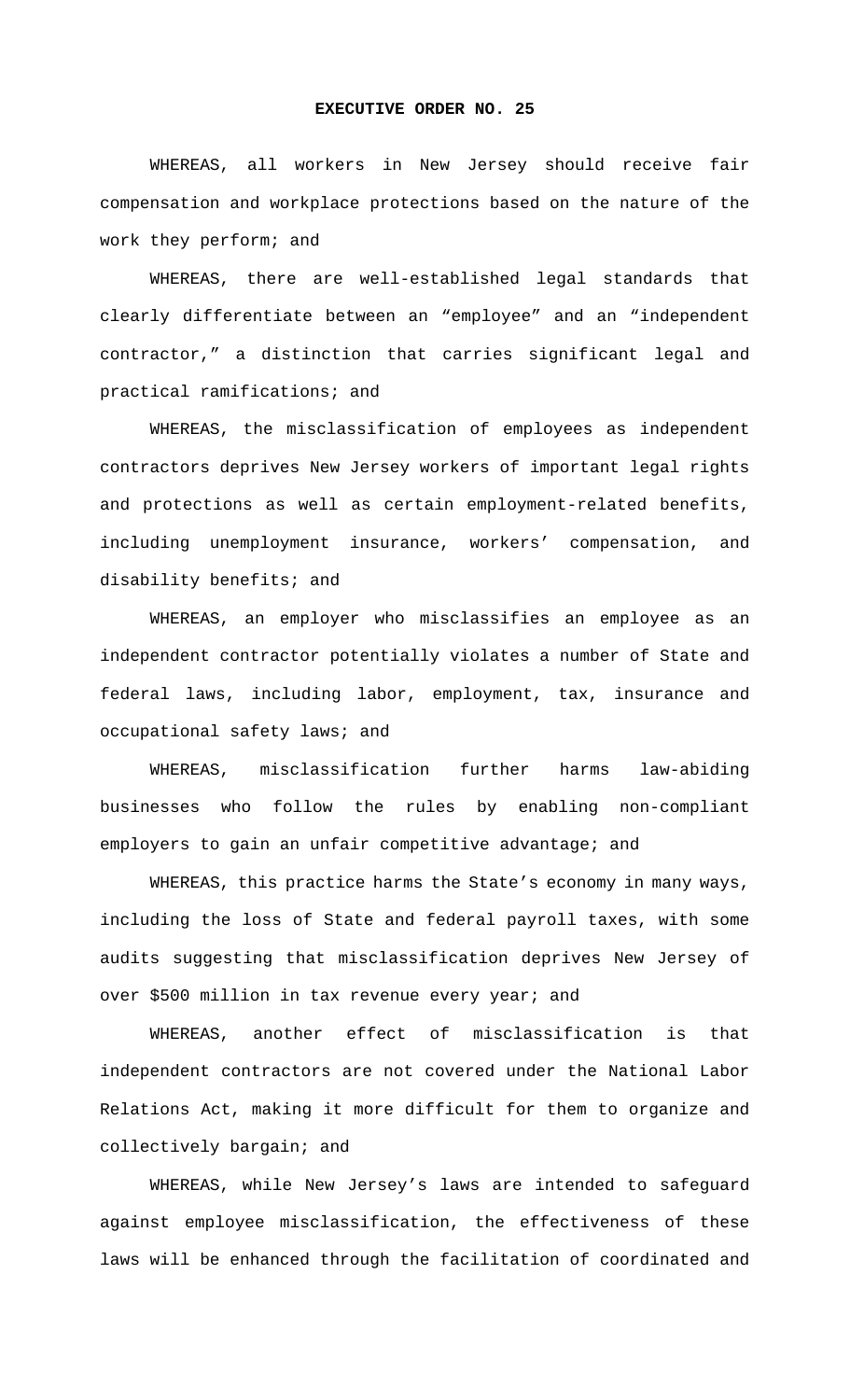efficient enforcement efforts by State agencies and departments to ensure compliance;

 NOW, THEREFORE, I, PHILIP D. MURPHY, Governor of the State of New Jersey, by virtue of the authority vested in me by the Constitution and by the Statutes of this State, do hereby ORDER and DIRECT:

1. There is hereby established the Task Force on Employee Misclassification ("Task Force"), which shall be responsible for providing advice and recommendations to the Governor's Office and Executive Branch departments and agencies on strategies and actions to combat employee misclassification, including but not limited to the following:

a. Examining and evaluating existing misclassification enforcement by executive departments and agencies;

b. Developing best practices by departments and agencies to increase coordination of information and efficient enforcement;

c. Developing recommendations to foster compliance with the law, including by educating employers, workers, and the public about misclassification; and

d. Conducting a review of existing law and applicable procedures related to misclassification.

2. The Task Force shall consist of not less than twelve (12) members, as follows: three representatives from the Department of Labor and Workforce Development; three representatives from the Department of the Treasury; and one representative each from the Department of Law and Public Safety, the Department of Agriculture, the Department of Banking and Insurance, the Department of Human Services, the Department of Transportation, and the Economic

2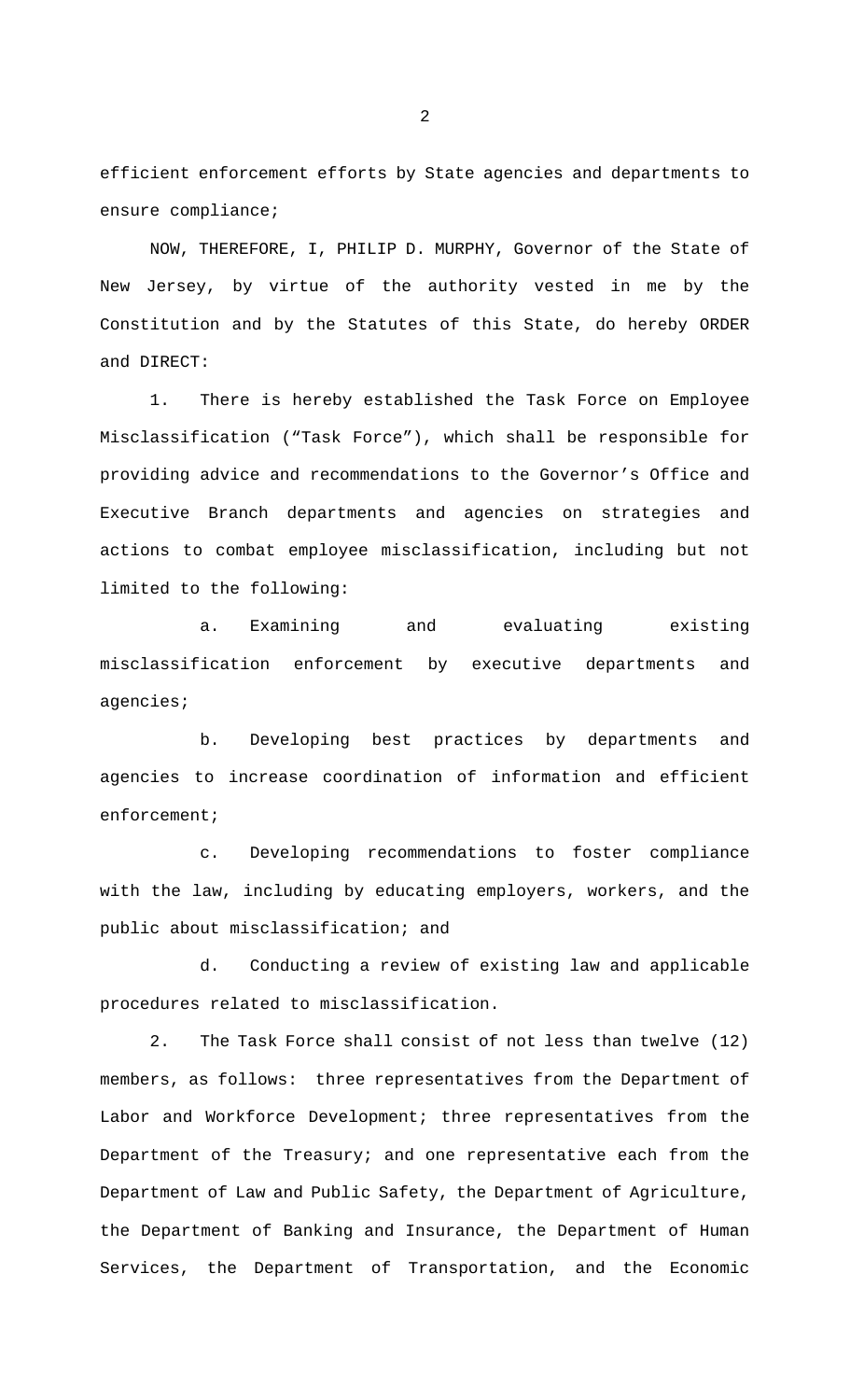Development Authority. The Commissioner or head of each department shall select the department's representative or representatives. All members shall serve at the pleasure of the appointing department and without compensation.

3. The Governor may, as determined to be appropriate, appoint additional members to the Task Force, who shall serve at the pleasure of the Governor.

4. The Task Force shall be authorized to call upon any department, office, division, or agency of this State to supply it with information or other assistance as the Task Force determines to be necessary to discharge its duties under this Order. Each Executive Branch department and agency is hereby required, to the extent not inconsistent with law, to cooperate fully with the Task Force within the limits of its statutory authority and to furnish the Task Force with such assistance on as timely a basis as is necessary to accomplish the purposes of this Order. The Task Force may consult with experts or other knowledgeable individuals in the public or private sector with respect to any aspect of its mission.

5. The Task Force shall organize and meet as soon as practicable to begin performing the charges set forth in this Order.

6. Nothing in this Order shall be construed to supersede any federal, State, or local law.

7. For purposes of this Order, "Executive Branch departments and agencies" shall mean any of the principal departments in the Executive Branch of State government and any agency, authority, board, bureau, commission, division, institution, office, or other instrumentality within or created by any such department, and any independent State authority, commission, instrumentality, or agency over which the Governor

3